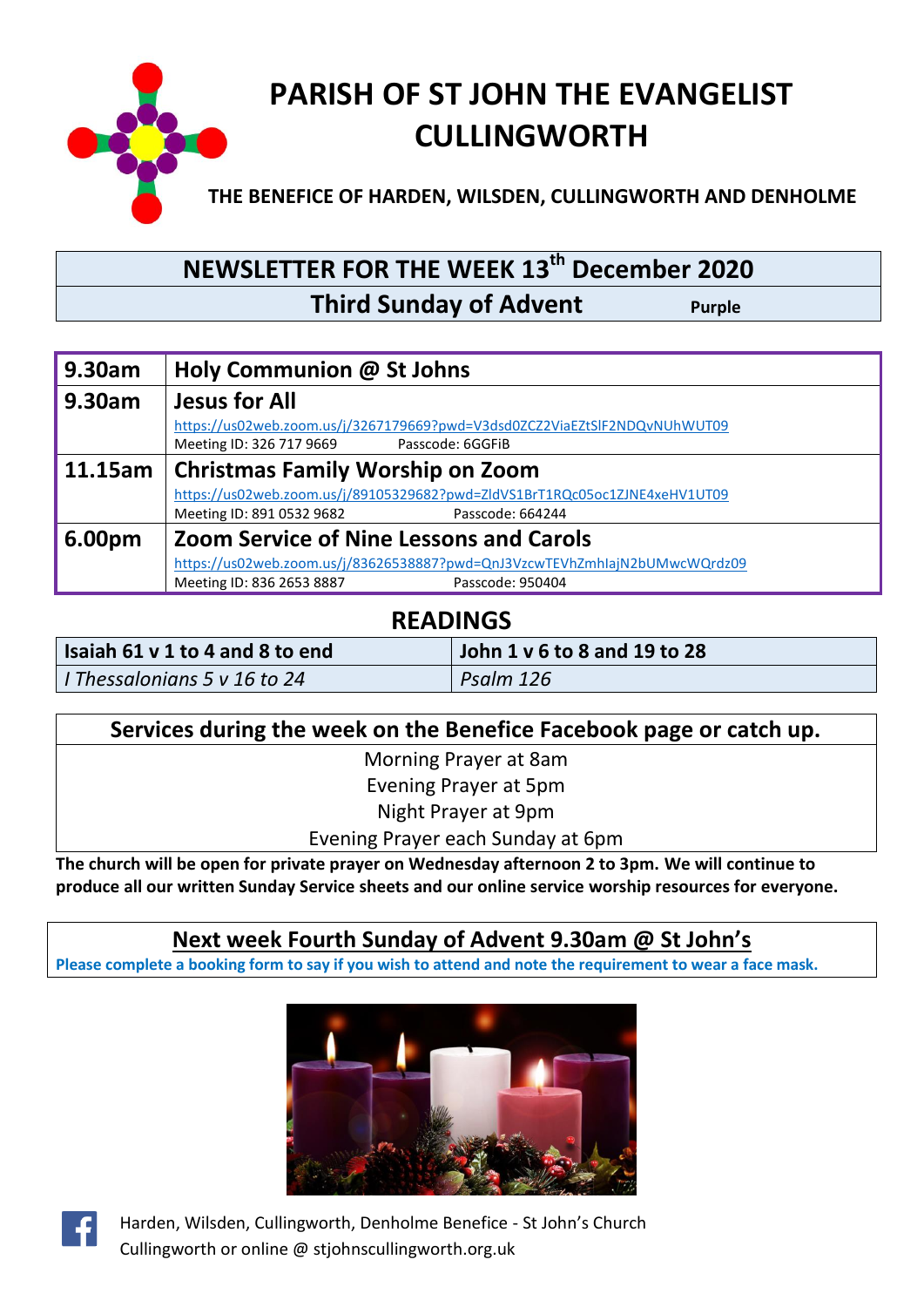# **ACTIVITIES**

#### **WEDNESDAY VIRTUAL ZOOM COFFEE MORNING – 16th December @11am**

Join with a coffee, piece of cake and plenty of chat. The id is 899 594 3147 and password is Church

#### **THURSDAY ADVENT COURSE on Zoom December 17th - We meet @11am and 7pm**

"Responding to the Image of God" by Joel Edwards - all are invited to join in.

<https://us02web.zoom.us/j/8995943147?pwd=cGxxV0ZoMXluSEVBLzZwNWJUVUczUT09> Meeting ID: 899 594 3147 Passcode: Church



[www.churchofengland.org/ComfortAndJoy](http://www.churchofengland.org/ComfortAndJoy)

ADVENT: The days that lead up to Christmas Day …

 **Tuesday 15th December at 6.30pm Carol singing starting from St Johns** 



**WHITE RIBBONS OF CHRISTMAS WISHES:** Let us know the name of someone you would like to especially remember this Christmas, perhaps somebody that you will not be able to see. Or let us know your Christmas wish. We will write the names and wishes on white ribbons and fly them outside the churches!



**I SPY CHRISTMAS:** Take a photo of something to do with Christmas each day in December. This Sunday we are on N. Post your photos on our Facebook Page see what others have captured too!



**CHRISTMAS CHILDREN'S TREASURE HUNT:** Each day from 1 December to Christmas Eve, look out for a poster somewhere in your community with some Christmas information on it. Gather the information each week for a prize!



**TRAVELLING CHRISTMAS CRIB: Watch their progress on our Facebook page.** Since we met the donkey and Shepherds last week, we have now met the Three Wise Men, Joseph and Mary. Mary had a visit from the Angel Gabriel and she is going to have a baby. Mary and Joseph have set off to Bethlehem to be counted by the Romans.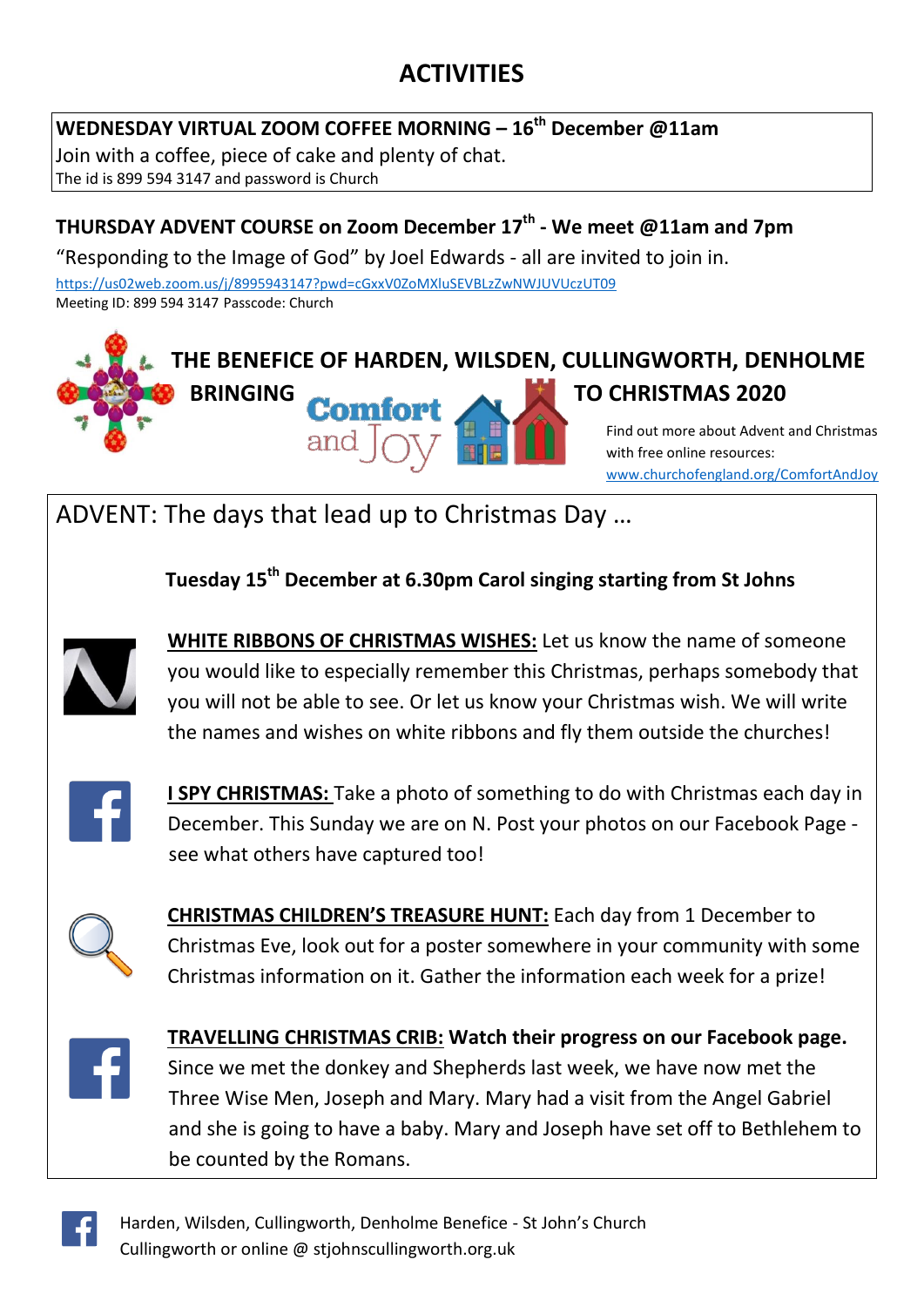# CHRISTMAS EVENTS: Celebrating the greatest story …



**CAROL SINGING:** Starting from St John's on Tuesday 15<sup>th</sup> December at 6.30pm



**ONLINE POP - UP NATIVITY:** At 4pm on Saturday 19 December there will be a Zoom Pop up Nativity. Dress up as a character from the story and join in with a unique telling of the events of the first Christmas.



**SERVICE OF NINE LESSONS AND CAROLS:** At 6pm **TODAY** we will be holding a service of lessons and carols on Zoom. Join in to hear the great story and to be able to sing the wonderful Christmas Carols!

### CHRISTMAS EVE & CHRISTMAS DAY: The Big Celebration!



**CHRISTINGLE:** Zoom Christingle services on Christmas Eve at 4pm **MIDNIGHT MASS:** 11.30pm Services in church. Booking is essential. **CHRISTMAS MORNING:** 9.30am in Church (please book) We will stream a We will stream a Midnight and a Morning Service live on Facebook

**10.45am Christmas Morning Zoom Service: Join to celebrate on Christmas Morning!**

# **FUNDRAISING**

# **CHARITY OF THE MONTH**

Money donated during December and January will support the work of **Inn Churches** They provide aid and funds to people in special need. If you wish to make a donation please can you make this to St Johns PCC (details below) add your surname and INN as the reference.

# **CHURCH FINANCES**

Please can you support us with your continued giving? We continue to rely on the generosity of our congregation and the village. Thank you for your help and continuing support. We want to say a very big THANK YOU for all your donations**.**

## **Donations or Regular Giving may be done by sending your gift to**

PCC of Cullingworth Parish Sort Code 20-45-14 account number 60703532. Please include your name as a reference, so we can thank you.





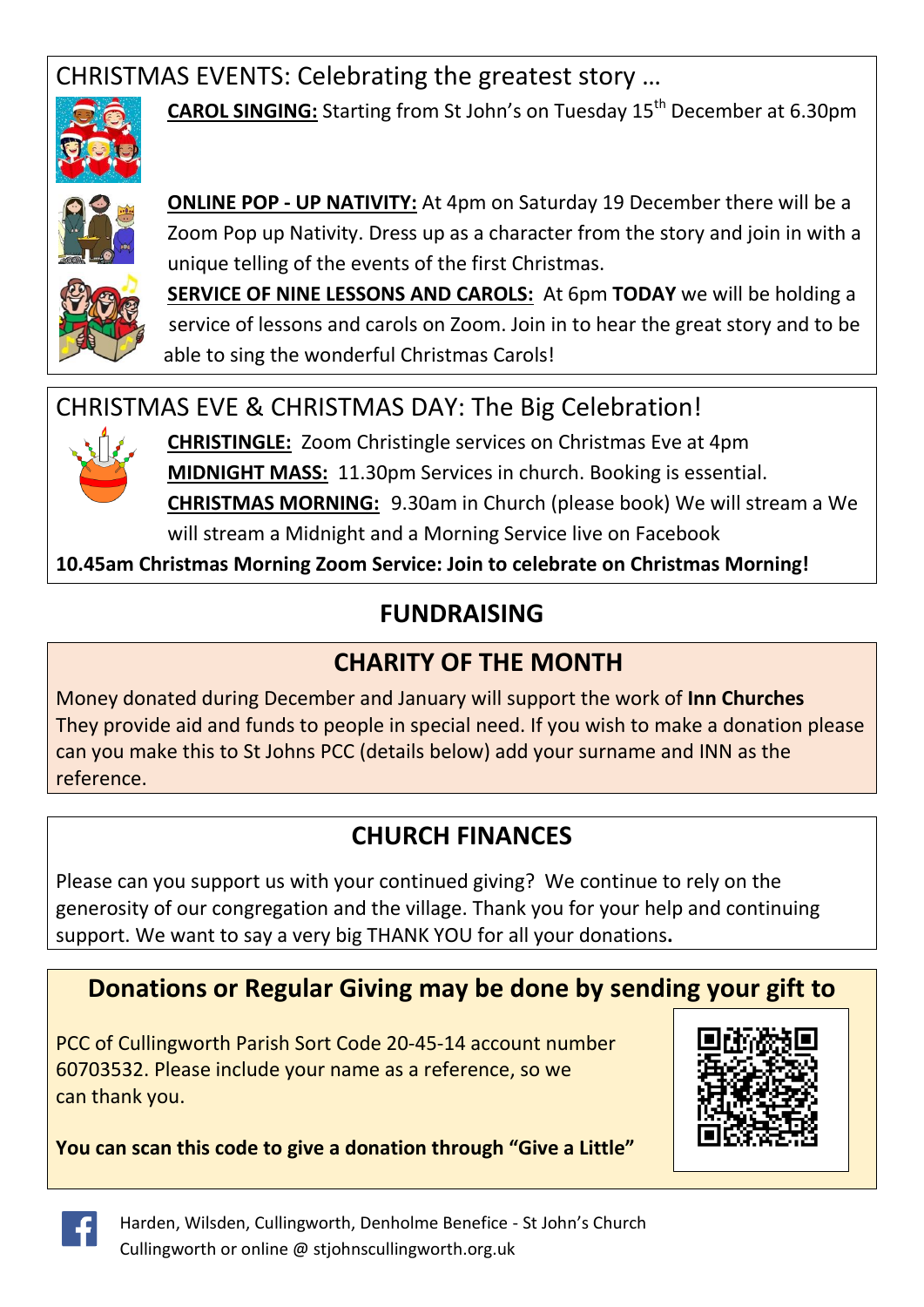## **FOR YOUR PRAYERS THIS WEEK**

#### **Prayer for Third Sunday of Advent**

**God of joy, as we celebrate this 'Rose Sunday' of Advent, with three candles lit and December progressing, we lift up our hands in gratitude for all that we have. We turn towards each other – friends, family, community; young and old – gladly thanking you for the gifts that are all around us already.**

- For Richard, Suzy and Liz and their ministry.
- For the team and our Bishops in the Leeds Diocese
- For our Churchwardens, PCC officers and members.
- For healing to those who are sick, particularly for Jill's mother, Joanna Rushton, Marjorie Davies, Mavis and Gordon Nevill, Malcolm and Di Halliday and Joe and Kathleen Sweeny, Ben Cooper and Irene Varley and family.
- The family of Pauline Wood whose funeral is on Tuesday at 9.30 at Nab Wood.
- That we may use this season of reflection and preparation to bring us a deep appreciation of the real joy of Christmas.
- Pray that our carol singing will be heard by many and bring tidings of comfort and joy.
- For our communities and families. Lonely and housebound people and for the volunteers who support them
- For all those in the health service, doctors surgeries, hospitals and residential homes
- For Food Banks as they meet new demands and for those who need their help.
- Newcomers to Cullingworth that our church may make our presence and message known.

#### **OUR TEAM AT ST JOHN'S**

| Team Rector:                  | <b>Revd Richard Burge</b> | 273758 | richard.burge@leeds.anglican.org   |
|-------------------------------|---------------------------|--------|------------------------------------|
| Team Vicar:                   | <b>Revd Suzy McCarter</b> | 270687 | suzanne mccarter@msn.com           |
| <b>Associate Priest</b>       | Revd Liz Moy              | 645991 |                                    |
| <b>Church Wardens:</b>        | Candida McKay             | 272906 |                                    |
|                               | Robert Smith              | 273068 |                                    |
| <b>Baptism Visitor:</b>       | Candida McKay             | 272906 |                                    |
| <b>Bereavement Visitor</b>    | June Humes                |        |                                    |
| Verger                        | Sandra Pattinson          | 957181 |                                    |
| <b>Benefice Administrator</b> | Helen Ludkin              |        | 07788848830 beneficehwcd@gmail.com |

#### **Keep in Touch**

We might not be able to meet, but we can still stay in touch. If you know anyone who would like to receive our notices please contact: Robert Smith on 273068 or by e-mail at [robertandjasmin@btinternet.com](mailto:robertandjasmin@btinternet.com)

If people need assistance, support, food or medicine deliveries or just a chat, please contact Richard or Suzy. Please respect day off – Suzy Tuesday, Liz Monday and Thursday and Richard Saturday.



Harden, Wilsden, Cullingworth, Denholme Benefice - St John's Church Cullingworth or online @ stjohnscullingworth.org.uk